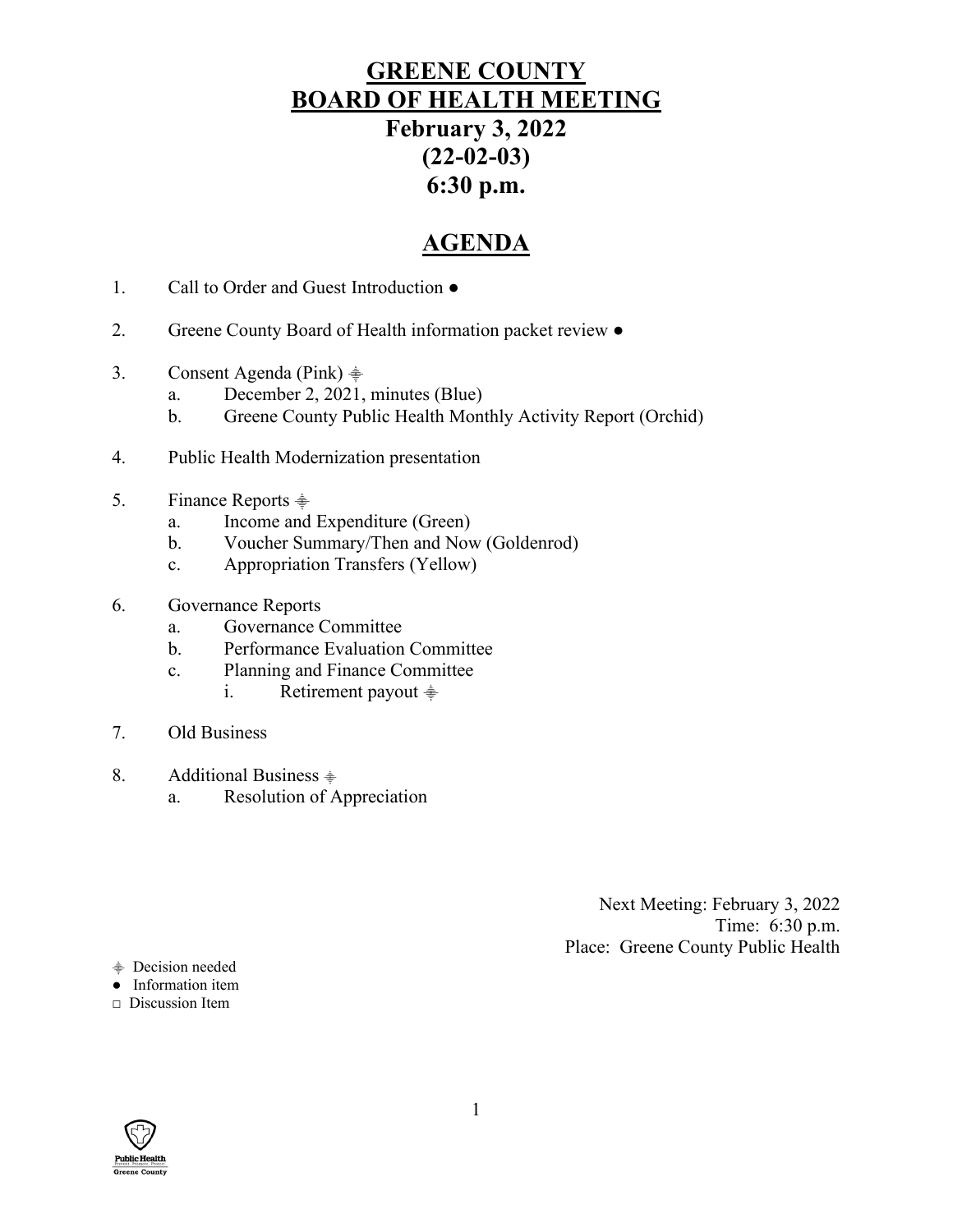



# **GREENE COUNTY PUBLIC HEALTH MONTHLY ACTIVITY REPORT January 28, 2022**

## 1. **Foundational Capabilities**

- a. *Accreditation*
	- i. The year thee report section II was submitted and approved by the Public Health Accreditation Board 01/24/2022
- b*. Administration*
	- i. The 2021 Audit will be pooled with two other Greene County organizations. The state is getting support from independent audit firms to conduct audits.
- c. *Public Health Emergency Preparedness*
	- i. The FY23 grant was submitted to Ohio Department of Health (ODH) 01/18/2022. The grant award is for \$121,841.

#### 2. **Communicable Disease**

| Counts<br>a.                                       |                  |                  |
|----------------------------------------------------|------------------|------------------|
| <b>Reportable Conditions</b>                       | Dec              | <b>YTD</b>       |
| Botulism - infant                                  | $\boldsymbol{0}$ | $\boldsymbol{0}$ |
| <b>Brucellosis</b>                                 |                  | $\overline{2}$   |
| C. auris                                           | $\overline{0}$   | $\overline{0}$   |
| Campylobacteriosis                                 |                  | 27               |
| Chlamydia infection                                | 41               | 580              |
| Coccidioidomycosis                                 | $\theta$         | $\theta$         |
| COVID-19 (call health department immediately)      | 2999             | 18497            |
| <b>CP-CRE</b>                                      | $\overline{2}$   | 18               |
| CP-CRE - Investigation                             | $\theta$         | $\theta$         |
| Creutzfeldt-Jakob Disease                          | $\overline{0}$   | $\overline{0}$   |
| Cryptosporidiosis                                  | $\overline{0}$   | 3                |
| Cyclosporiasis                                     | $\theta$         | $\overline{0}$   |
| E. coli, Shiga Toxin-Producing (O157:H7, Not O157, | $\overline{0}$   | $\overline{2}$   |
| Unknown Serotype)                                  |                  |                  |
| Giardiasis                                         | $\overline{0}$   | $\theta$         |
| Gonococcal infection                               | 10               | 188              |
| Haemophilus influenzae (invasive disease)          | $\overline{0}$   |                  |
| Hemolytic uremic syndrome (HUS)                    | $\theta$         | $\theta$         |
| Hepatitis A                                        | $\overline{0}$   | 11               |
| Hepatitis B - Perinatal Infection                  | $\overline{0}$   |                  |
| Hepatitis B (including delta) - acute              | $\theta$         | $\overline{2}$   |
| Hepatitis B (including delta) - chronic            | 5                | 38               |
| Hepatitis C - acute                                | $\theta$         |                  |
| Hepatitis C - chronic                              | $\overline{2}$   | 102              |
| Hepatitis C - Perinatal Infection                  | $\overline{0}$   | $\overline{0}$   |
| Hepatitis E                                        | $\theta$         | 0                |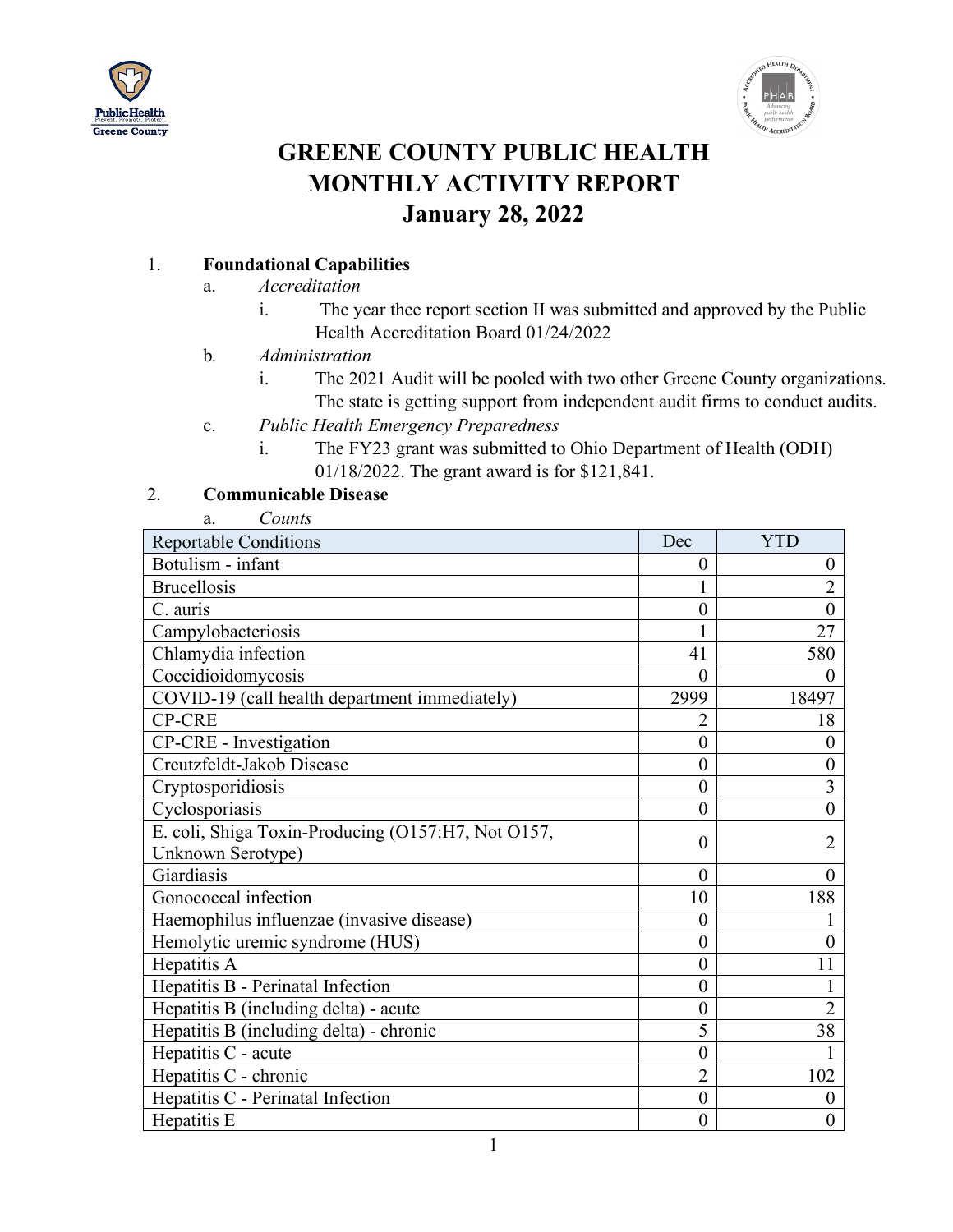| Public Health        |
|----------------------|
| <b>Greene County</b> |



| <b>Reportable Conditions</b>                                                          | Dec              | <b>YTD</b>       |
|---------------------------------------------------------------------------------------|------------------|------------------|
| Immigrant Investigation                                                               | $\overline{2}$   | 5                |
| Influenza - ODH Lab Results                                                           | $\boldsymbol{0}$ | $\boldsymbol{0}$ |
| Influenza-associated hospitalization                                                  | 3                | 5                |
| Legionellosis                                                                         | $\overline{0}$   | 8                |
| Listeriosis                                                                           | $\boldsymbol{0}$ |                  |
| Lyme Disease                                                                          | $\boldsymbol{0}$ | 12               |
| Meningitis - aseptic/viral                                                            | $\overline{0}$   | $\overline{2}$   |
| Meningitis - bacterial (Not N. meningitidis)                                          | $\overline{0}$   |                  |
| MIS-C associated with COVID-19 (call health department<br>immediately)                | $\theta$         |                  |
| <b>Mumps</b>                                                                          | $\theta$         |                  |
| Pertussis                                                                             | $\overline{0}$   | 5                |
| Salmonella Paratyphi Infection                                                        | $\boldsymbol{0}$ | 1                |
| Salmonellosis                                                                         | 5                | 19               |
| Shigellosis                                                                           | $\theta$         |                  |
| Spotted Fever Rickettsiosis, including Rocky Mountain spotted<br>fever (RMSF)         | $\theta$         | 1                |
| Staphylococcal aureus - intermediate resistance to vancomycin<br>(VISA)               | $\theta$         | 3                |
| Streptococcal - Group A -invasive                                                     |                  | 23               |
| Streptococcal - Group B - in newborn                                                  | $\overline{0}$   | 1                |
| Streptococcus pneumoniae - invasive antibiotic resistance<br>unknown or non-resistant | $\theta$         | 6                |
| Streptococcus pneumoniae - invasive antibiotic<br>resistant/intermediate              | $\theta$         | $\Omega$         |
| Syphilis - unknown duration or late                                                   | 1                | 16               |
| Tuberculosis                                                                          | $\overline{0}$   | $\overline{0}$   |
| Varicella                                                                             | $\overline{0}$   | 5                |
| Vibriosis (not cholera)                                                               | $\boldsymbol{0}$ | $\boldsymbol{0}$ |
| Yersiniosis                                                                           | $\overline{0}$   | 5                |

b. *COVID-19 Response*

- i. 01/06/2022 Virtual press conferences with ODH/Dr. Vanderhoff (L. Fox)
- ii. Developed flyers/graphics and other signage for upcoming COVID-19 clinics; promoted via social media, emails, website
- iii. Attended COVID-19 vaccination planning team meetings as scheduled (K. Caudill, L. Fox)
- iv. 01/04, 01/18, and 01/25/2022 State Public Information Officer calls with ODH for COVID-19 (L. Fox)

v. Local Media

- 1. 01/03/2022, Gabrielle Enright at WHIO TV 7 interview with D. Brannen regarding COVID-19 updates, information, guidance
- 2. 01/04/2022, Jordan Laird at Dayton Daily News with L. Fox regarding COVID-19 testing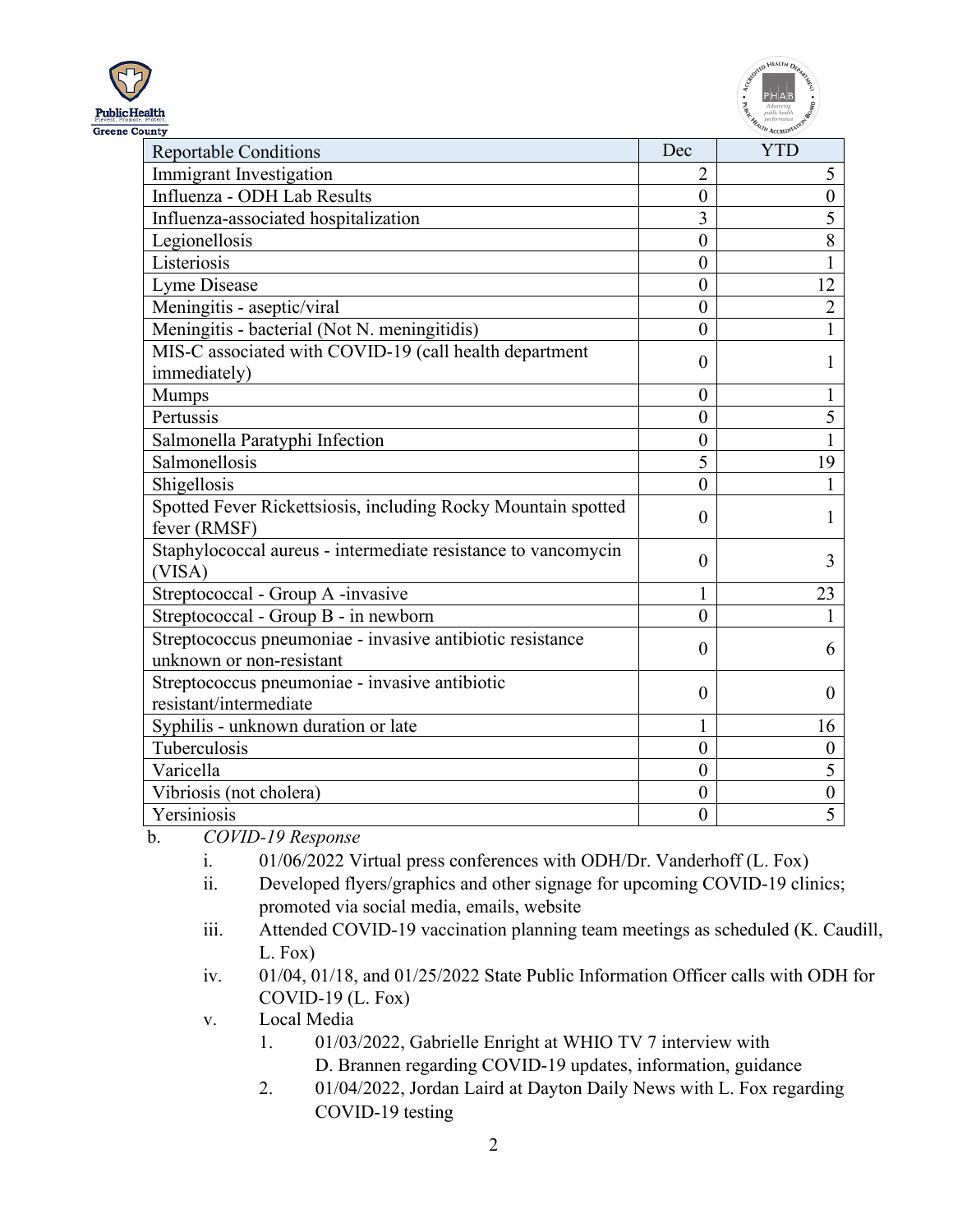



- 3. 01/04/2022, Alexis Wisler at Wright State Guardian regarding the new COVID-19 quarantine guidelines from the CDC and the scientific reasoning behind it. Also asked for advice for large institutions, i.e., colleges, on how best to follow the guidance. Shared inquiry with D. Brannen and J. Barga for response.
- vi. Press Releases
	- 1. 01/14/2022 ODH release regarding cases reported explanation
	- 2. 01/14/2022 ODH release regarding testing update
	- 3. 01/28/2022 Joint testing event with Public Health Dayton Montgomery County

#### 3. **Environmental Health**

- a. *Food Establishment/Food Service*
	- i. Food license renewal applications were mailed to all retail food establishments and food service operations, and mobile food operations on 12/28/2021. Vending license renewal applications were mailed to all operators on 01/13/2022. Delinquent letters were mailed/hand delivered to body art establishments that have yet to renew their license on 01/12/22.
	- ii. R. Schairbaum, T. Myers, and D. Rasper met with Massie's Creek Ventures, LLC on  $01/20/2022$  regarding the new  $\sim$ 11,000 square foot Yellow Springs Lumber Co. Market and Eatery.
	- iii. The General Services team has been working hard to complete all required food inspections by 02/28/2022, the end of the licensure year.
	- iv. M. Howell sent a local bar and grill a summary of findings letter on 12/29/2021. This was a follow-up to the Health Commissioner's Hearing that was conducted with this facility on 12/21/2021. The facility has 30 days to correct all critical violations, 90 days to correct all non-critical violations, and the owner will be contacting the health district to schedule a Level 1 Food Safety training course for employees.
- b. *Water*
	- i. The health district is working with all local water haulers to ensure that each water hauler is registered and inspected for 2022. The water haulers provide potable water to homes and businesses that do not have sufficient well water and must rely on water storage tanks for their water supply. The list of approved water haulers in Greene County is sent to ODH each year to add to the statewide list of water haulers for emergency planning use.
- c. *Sewage*
	- i. The team is working through the new 2022 registrations for sewage system installers, service providers, and septage haulers to ensure that all the contractors working in the sewage program are property registered for this year. The registration process is a joint venture between the health district and ODH.
- d. *Solid Waste*
	- i. The 2022 Solid Waste licenses were issued for the Waste Management Transfer Station and the Xenia Construction and Demolition Debris landfill.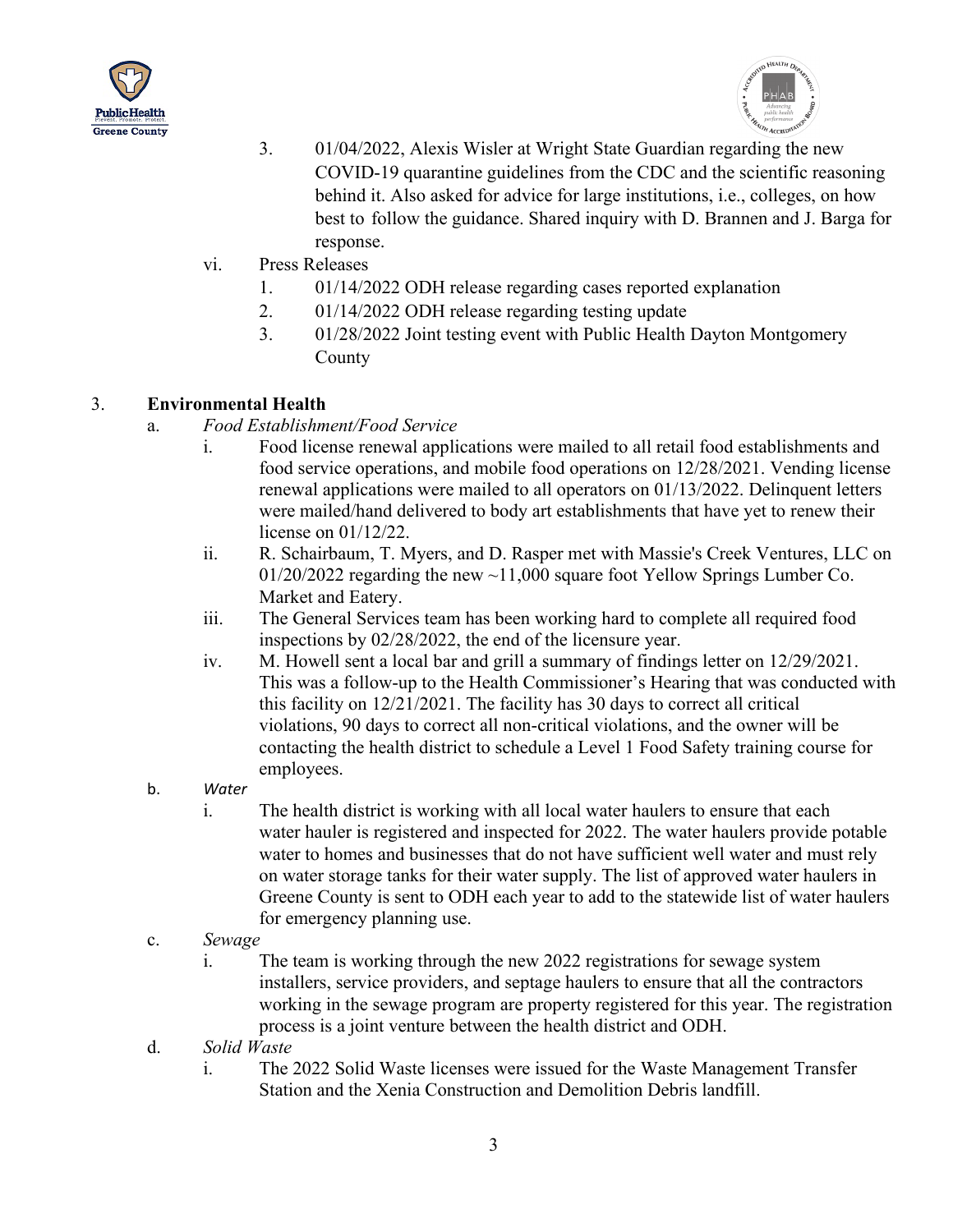



#### 4**. Maternal Child Health**

- a*. Early Intervention (EI)*
	- i. The Timely Receipt of Service (TRS) compliance cycle runs January 1 through March 31. TRS monitors whether a new individual family service began within 30 days of when the Individual Family Service Plan was signed. The program will need to achieve 100% to be in full compliance.
	- ii. In-person visits are currently being permitted by Four Oaks if it is determined by all involved that it is necessary for the child/family to make progress on the agreed outcomes.
	- iii. T. Robertson, service coordinator, helped a family with no heat get heaters during the coldest part of December.
- b. *Early Childhood Home Visiting*
	- i. The Healthy Families America (HFA) program continues at capacity.
	- ii. Work continued on the implementation plan for the Nurse Family Partnership.
- c. *Baby Me and Tobacco Free*
	- i. The program is currently aiding eight mothers.

#### 5. **Public Information**

- a. *Press Releases and Recognition*
	- i. Mental Health Crisis in Teens
- b. *Social Media*
	- i. National Radon Action Month
	- ii. Cervical Health Awareness Month
	- iii. Martin Luther King, Jr. Day
- c. Fairs/Festivals
	- i. 01/07/2022 Hep C Cure Squad from Central Outreach visited SafeTrade, Fairborn (M. Kingsley)
	- ii. 01/11/2022 Health Education/Narcan distribution table at FISH Food Pantry, Fairborn (M. Kingsley)
	- iii. 01/18/2022 Project DAWN Narcan training, Her Story House, Xenia (M. Kingsley)
	- iv. 01/26/2022 Narcan distribution table at Celebrate Recovery Meeting, Be Hope Church, Beavercreek (M. Kingsley)

#### 6. **Approved External Meetings and Presentations**

- a. 01/03/2022 State Legislator meeting (M. Howell)
- b. 01/05, 01/12, 01/19/2022 ODH conference call (K. Caudill)
- c. 01/06/2022 Regional Lab meeting (K. Caudill)
- d. 01/07/2022 ODH/Association of Ohio Health Commissioners Leadership meeting (M. Howell)
- e. 01/07/2022 Association of Ohio Health Commissioners All member meeting (M. Howell)
- f. 01/10/2022 Healthcare Preparedness Coalition Steering Committee meeting (K. Caudill)
- g. 01/10/2022 Healthcare Preparedness Coalition meeting (K. Caudill)
- h. 01/11/2022 Nurse Family Partnership planning meeting (N. Kessinger)
- i. 01/13/2022 Early Intervention Administrators meeting (P. Hamer)